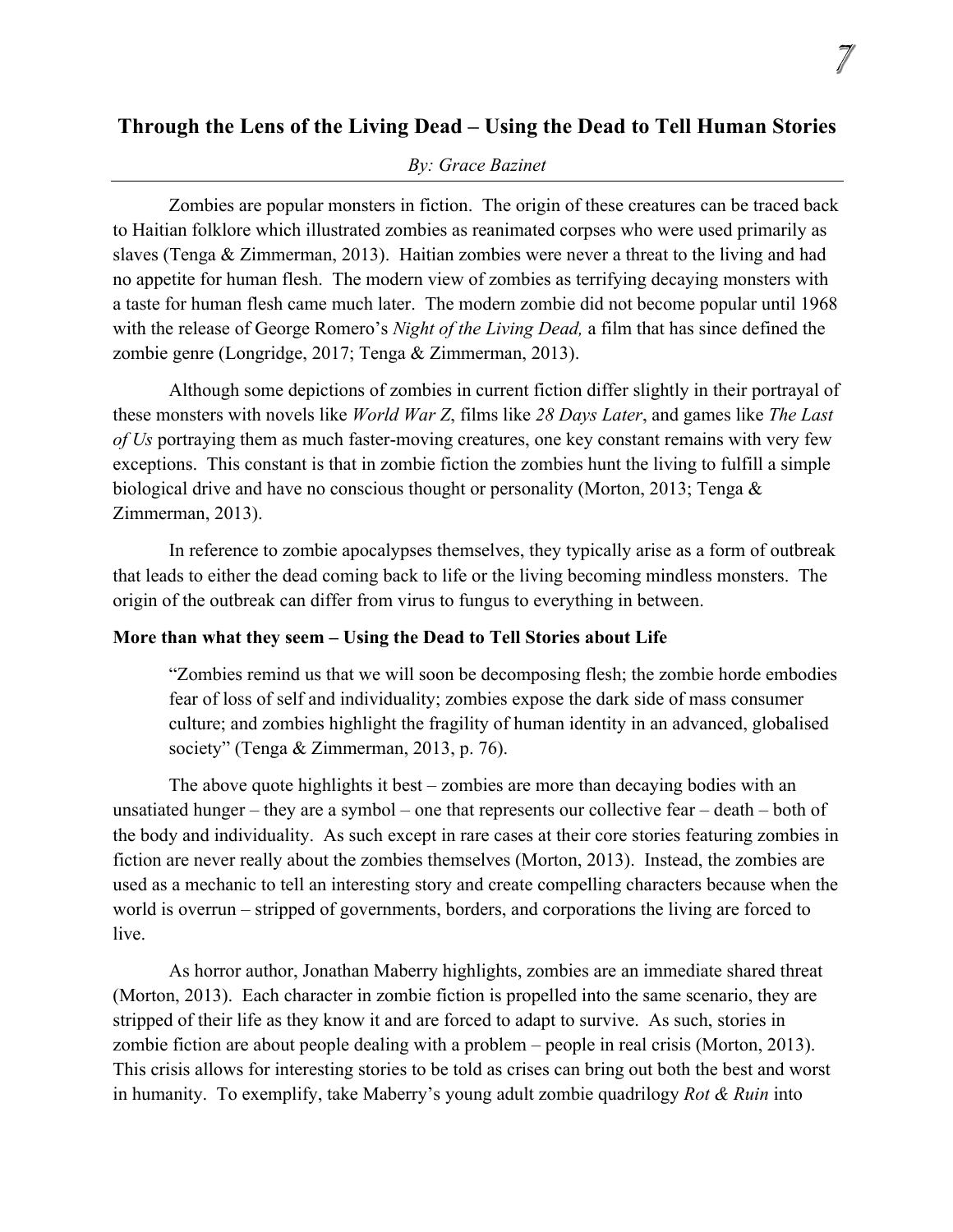account. Set fourteen years after a zombie apocalypse wiped out almost all of humanity the series follows 15-year-old Benny Imura as he reluctantly becomes a zombie-hunter after living safely in a fenced-off community for the majority of his life (Molgaard, 2012). Upon travelling outside the walls, he learns that the world is not what he thought it was and finds that amongst the endless hordes of zombies, the true evil lies in the people who are still living and breathing (Molgaard, 2012). As Maberry states in an interview, the series "isn't a story about racking up a zombie headcount. It's about the value of human life, the difference between assumption and reality, and the nature of what it means to be alive" (Molgaard, 2012). Having a zombie story at its core be about the nature of humanity and human relationships is not unique to Maberry's series; it is the rule in zombie fiction rather than the exception. This point is further exemplified with the aid of other stories from different forms of media below.

#### **Spoiler Warning!**

### *The Walking Dead*

*The Walking Dead* is an action-packed horror-drama television series based on the comic book of the same name that focuses on a post-apocalyptic world overrun by zombies. The exact cause of the outbreak is not yet known but the virus takes hold either once somebody dies or gets bitten (Kirkman et al., 2010-present). The cause and transmission, however, is of little importance when taking into account the complete narrative as like other zombie fiction at its core the show is not about zombies. Rather, it's about how humans react when their humanity is stripped away – it's about how far people will go to survive.

The show demonstrates both the best and worst in humanity. Like other zombie fiction, the real threat to our main characters and communities is never the dead, it's the living – groups like the saviors and whisperers who themselves are also trying to survive. These constant conflicts and us versus them mentality between fellow living and breathing humans demonstrate the worst in humanity. The communities themselves, however, like Alexandria and Hilltop, show the best in humanity. They serve as examples of what can be accomplished when people work together to overcome their differences and fight for the common good.

Through the characters, the show also demonstrates that nobody is completely good or evil but rather they make decisions based on circumstance. It also demonstrates that nobody is completely irredeemable. Negan is the best example of this, he starts as an undisputable villain as he kills a fan-favourite character in his introduction. But as seasons go on and we learn more about him it becomes evident that what he did and what he was doing was not that different from anything our main group of survivors has done to survive. Every character in that world has had to make tough decisions and has had to sacrifice some of their humanity in the name of survival. Everybody is the hero of their own story and the villain in someone else's – the zombies in the show simply serve as a mechanism to help highlight this fact.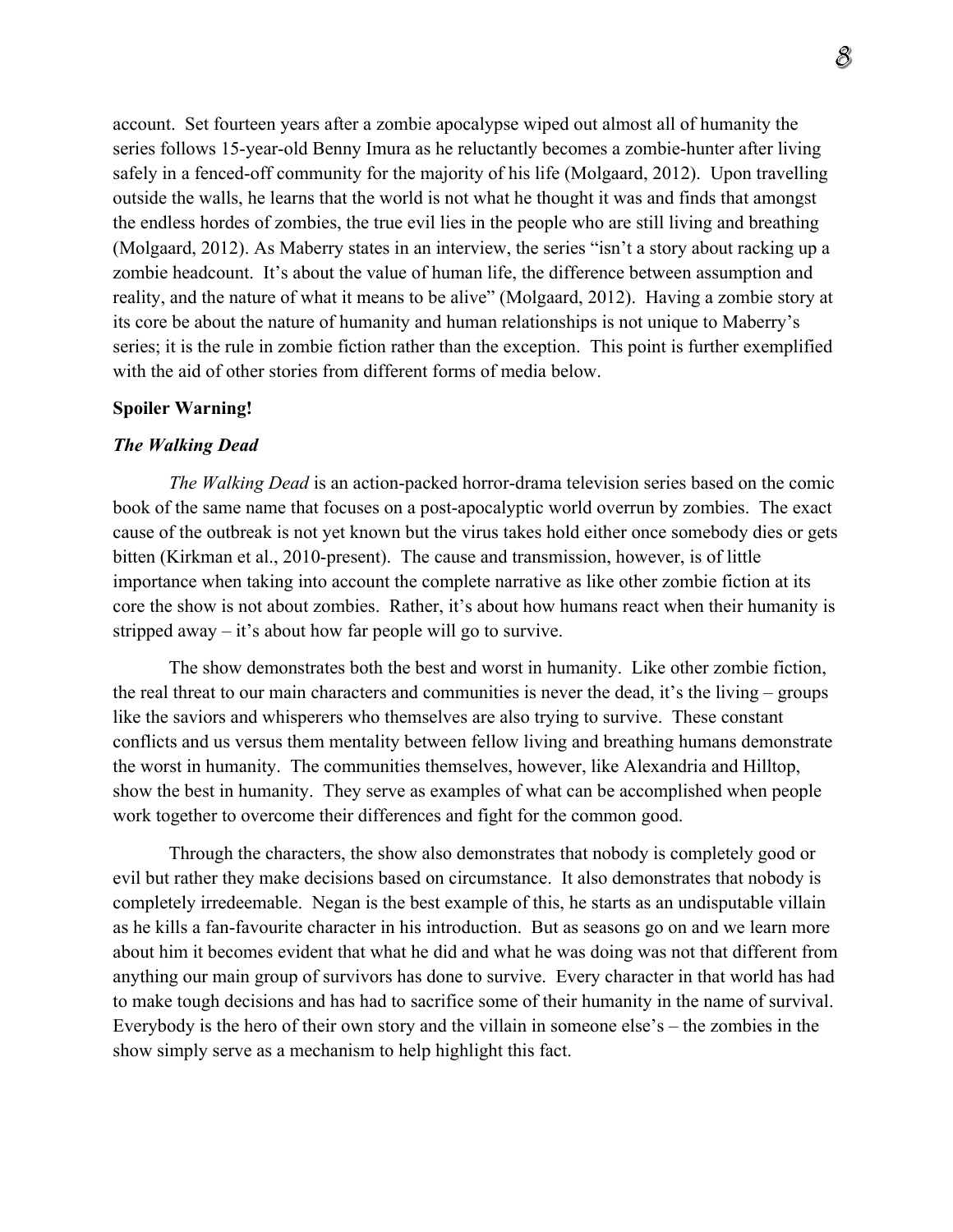## *The Last of Us*

*The Last of Us* is an action-adventure video game set in a post-apocalyptic United States where the cordyceps fungus has ravished the human race by turning a large portion of the population into mindless monsters broadly referred to as infected (Naughty Dog, 2013). From the whimsical platforming of colorful marsupial Crash Bandicoot to the globe-trotting, guntoting, treasure hunting adventures of Nathan Drake, the dark and gritty *The Last of Us* was a departure from the stories game developer Naughty Dog usually tells. In the fashion of zombie fiction at its core, the story the game tells is not about the infected, it's about the living.

Set 20 years after the outbreak, the player takes control of Joel a hardened survivor as he escorts Ellie a 14-year-old girl who may be the cure for humanity across the United States in search of a group known as the fireflies. In their journey, Joel and Ellie must overcome a variety of obstacles but the biggest ones are always other humans. Bill, a survivor they encounter on their way who lives by himself, highlights it best when he says that as bad as the infected are, "they're predictable. It's the normal people that scare me" (Naughty Dog, 2013). This is because as terrifying as the infected can be, they are not in control of their actions. Other humans on the other hand are in control of what they do, so if with this control they decide to embody the worst of humanity by terrorizing others this decision makes them much scarier and more of a threat than the infected will ever be.

In the end, the heart of the story is not the infected, it is Joel and Ellie's relationship and the love and trust that develops between the two characters. At the end of the game, Joel who has struggled for a long time with surviving tells Ellie that the key is finding something to fight for (Naughty Dog, 2013). Before Joel met Ellie, he was only surviving; in her, he found something worth not just fighting for but living for which is why in the end he made the decision any parent would make – he saved his child.

## **References**

Kirkman, R., Hurd, G.A., Alpert, D, Kang, A., Gimple, S.M., Nicotero, G., Luse, T., Mazzara,

G., Eglee, C.H., Huth, D., Incaprera, J., & Darabont, F. (Executive Producers). (2010 present). *The Walking Dead* [TV series]. AMC Studios.

Longridge, C. (2017, May 10). *Why zombies have taken over pop culture.* Digital Spy.

https://www.digitalspy.com/tv/a827385/why-zombies-have-taken-over-pop-culture/

Molgaard, M. (2012, October 24). *Jonathan Maberry talks rot and ruin, favorite novels,* 

*univseral monsters and more!* Matt Molgaards Horror Novel Reviews. https://horrornovelreviews.com/2012/10/24/interview-jonathan-maberry-talks-rot-ruinfavorite-novels-universal-monsters-and-more/

Morton, L. (2013). Interview: Jonathan Maberry. *Nightmare Magazine* (6).